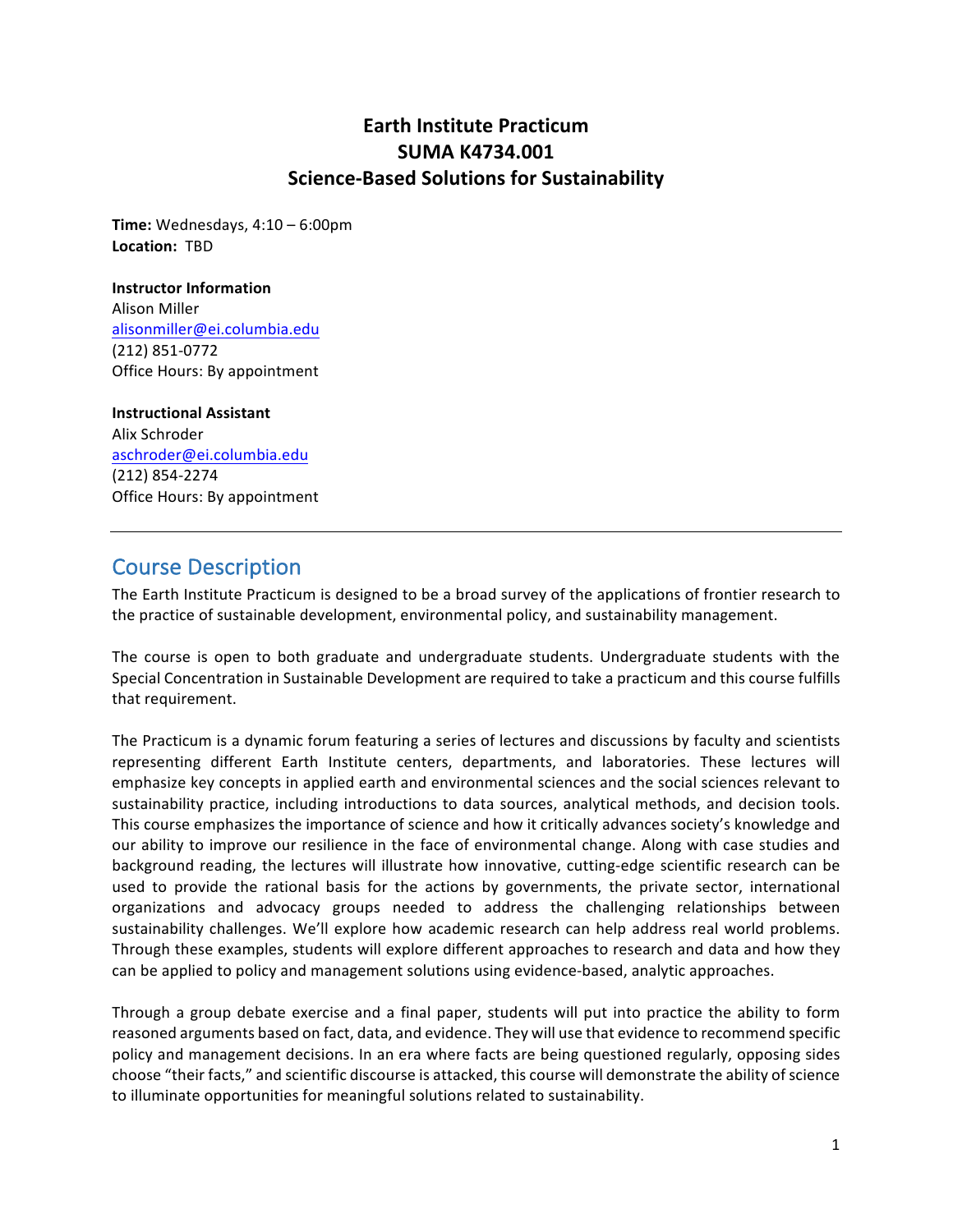Most class sessions will comprise a guest lecture followed by class discussion. We will also engage in structured in-class debates on topics explored in the lectures and conducted by assigned debate teams. The debates will allow students to engage in evidence-based verbal arguments against opposing viewpoints in a mock setting.

# Fall 2019 Course Calendar

- Sept. 4: Intro to the Course; Intro to Earth Institute; Intro to Research Techniques & Methods
- **Sept. 11: Lecture & Discussion**
- **Sept. 18: Lecture & Discussion**
- **Sept. 25: Lecture & Discussion**
- **Oct. 2: Debates 1 & 2**
- **Oct. 9: Lecture & Discussion**
- **Oct. 16: Lecture & Discussion**
- **Oct. 23: Lecture & Discussion; Midterm Abstracts Due**
- **Oct. 30: Debates 3 & 4**
- **Nov. 6: Lecture & Discussion**
- **Nov. 13: Lecture & Discussion**
- **Nov. 20: Lecture & Discussion**
- **Nov. 27: Thanksgiving Break, No Class**
- **Dec. 4: Lecture & Discussion**
- **Dec. 11: No Class; Final Papers Due**

# Speakers and Topics (Dates TBD)

- **1.** Air Pollution and the Human Capital Impact: Belinda Archibong (Assistant Professor of Economics, Barnard College)
- **2. Climate-Induced Migration: Alex de Sherbinin** (Associate Director for Science Applications in the Center for International Earth Science Information Network)
- **3.** Sustainable Mining: Impacts on Local Communities: Joshua Fisher (Director, the Advanced Consortium on Cooperation, Conflict and Complexity; Associate Research Scientist)
- **4. Carbon Dioxide Removal and Management: Julio Friedmann** (Senior Research Scholar at the Center for Global Energy Policy)
- **5. Climate Services to Enhance Food Security: Lisa Goddard (Director and Senior Research Scholar,** the International Research Institute for Climate and Society)
- **6.** Urban Resilience and Climate Adaptation: Thaddeus Pawlowski (Managing Director, Center for Resilient Cities & Landscapes; Research Scholar in the School of Architecture, Planning and Preservation)
- **7.** Resiliency and Vulnerable Populations: Jeff Schlegelmilch (Deputy Director, the National Center for Disaster Preparedness)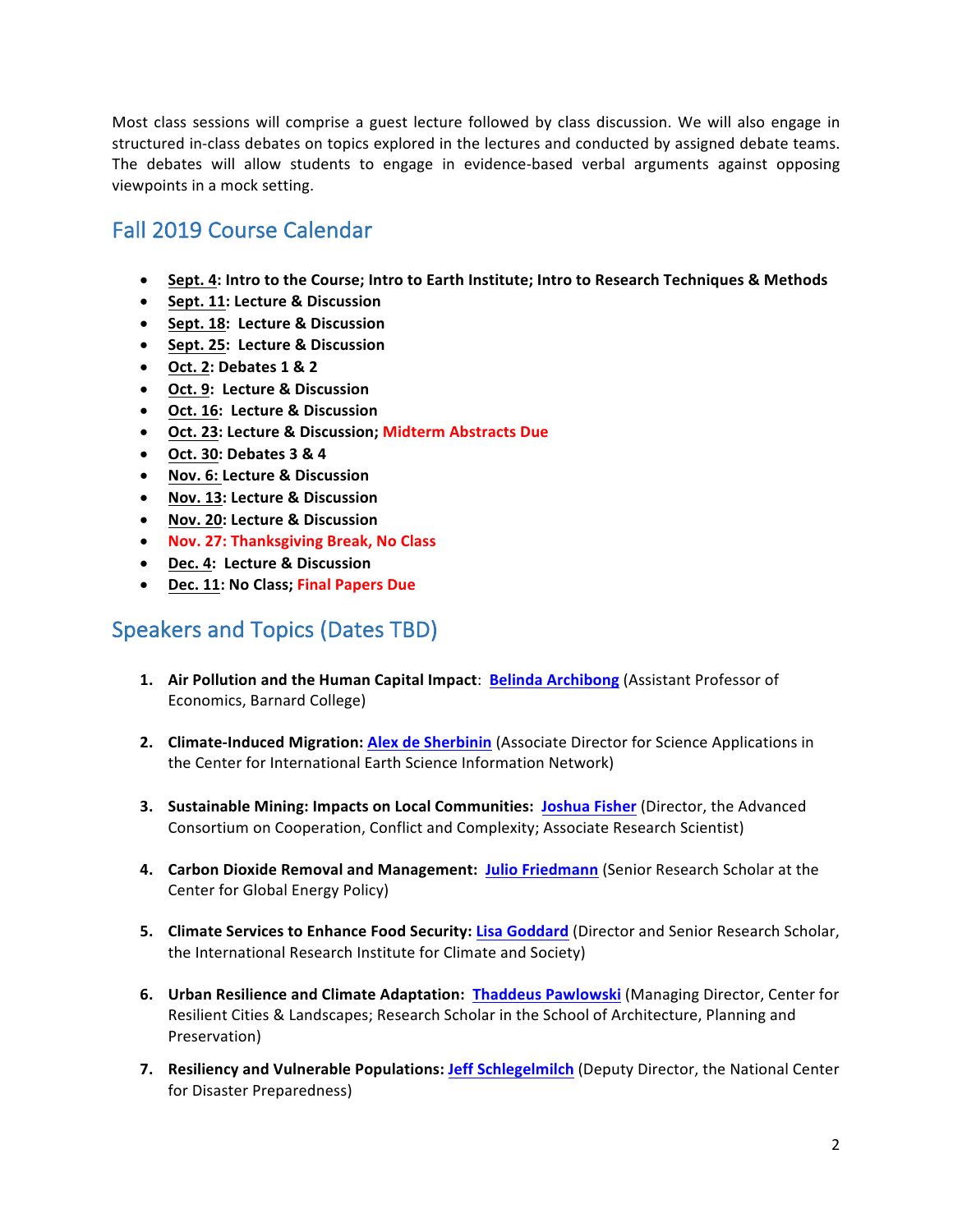- **8.** Wildlife Response to Environmental Change: Natalie Boelman (Lamont Associate Research Professor, Lamont-Doherty Earth Observatory) - INVITED; TO BE CONFIRMED
- **9.** Data, Technology and Transportation: Jacqueline Klopp (Co-Director and Research Scholar, the Center for Sustainable Urban Development) - INVITED; TO BE CONFIRMED
- 10. Hurricanes, Predictive Modeling and Risk Assessment: **Chia-Ying Lee** (Lamont Assistant Research Professor, Lamont-Doherty Earth Observatory) – INVITED; TO BE CONFIRMED

# Method of Evaluation

There are two methods of evaluation for this course. Students may elect to take the course for 1 **credit or for 3 credits.**

| 1 Credit:                                   | 3 Credit:                      |
|---------------------------------------------|--------------------------------|
| Participation: 20%                          | Participation: 20%             |
| Discussion posts: 10%                       | Discussion posts: 10%          |
| Group debate: 30%                           | Group debate: 30%              |
| Midterm abstract (1 page): 10%<br>$\bullet$ | Midterm abstract (1 page): 10% |
| Final paper (4-6 pages): 30%<br>$\bullet$   | Final paper (8-10 pages): 30%  |

### Participation and Weekly Discussion Posts

Participation is expected during in-class discussion following the guest lectures. All students are also expected to attend and participate in the audience portion for all four debates, which will also count towards participation evaluations.

In addition, as preparation for weekly discussions with lecturers, students are expected to prepare a thoughtful and critically reflective statement related to the week's readings. Weekly reflections should be posted on the discussion board by midnight the day before the respective class session. Students will be assigned 1-2 short readings related to the class topic in advance. Posts should be roughly 250-350 words. When posting to the board, you may respond with your own observations or comments on what you find interesting, controversial or useful in the readings and in other students' reflections. These statements should be used to help stimulate questions and issues, and to set the agenda for in-class discussions.

# Group Debates

We will have <u>four</u> in-class debates. The debate topics are focused on topical sustainability challenges. The structure and terms of the debates will be discussed during the first class session when you will have an opportunity to indicate preferences for your debate group/topic. You will be assigned to a debate group by the second class session. Grades are assigned as a group, not for each individual member. An important part of your professional work will be learning how to work in groups, even if every member does not contribute equally. This involves assigning roles, developing a work plan, creating and sticking to deliverable deadlines, and mediating conflicts if they arise. If you have a serious issue with a group member, contact the professor or instructional assistant.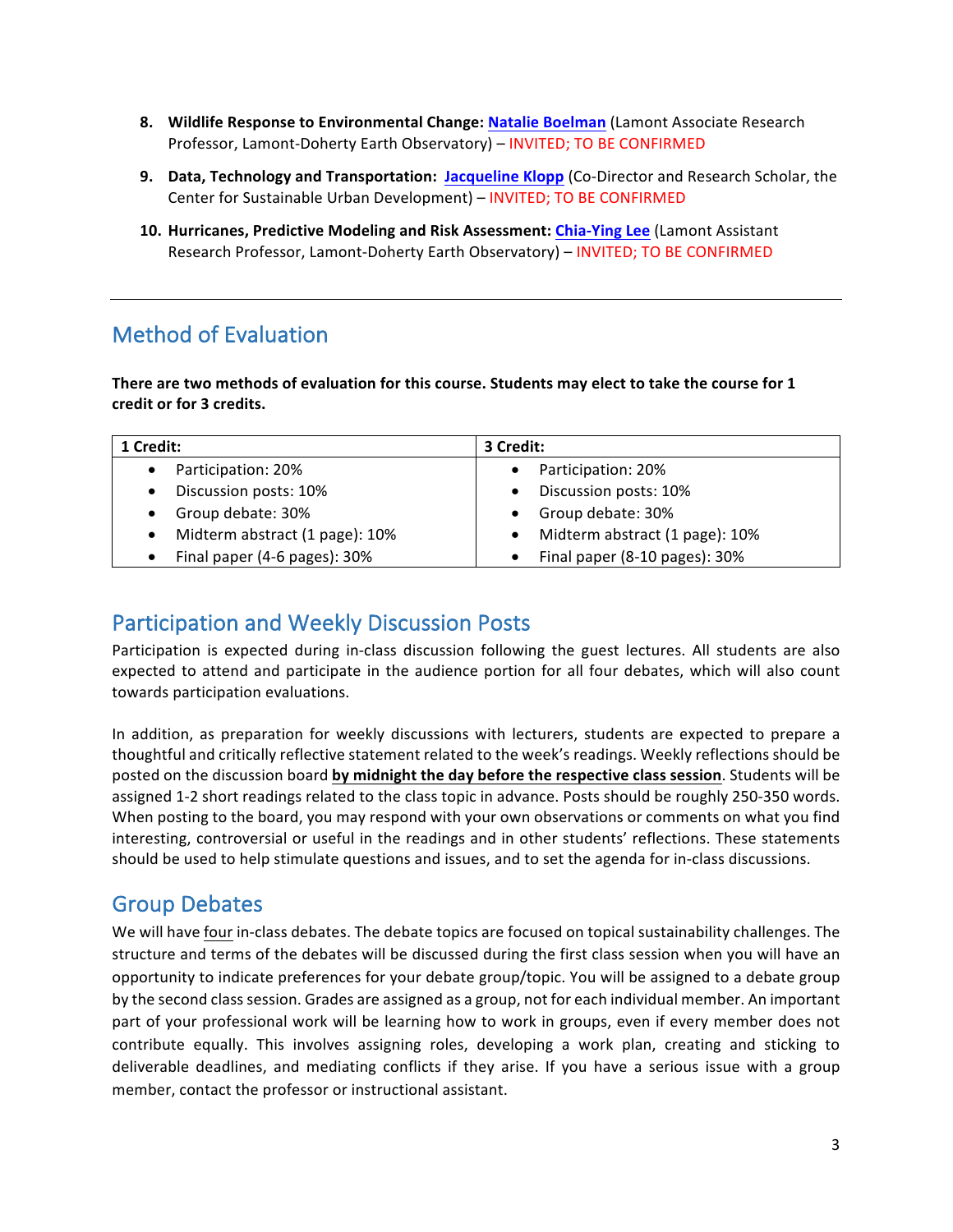### *Format*

There will be two sides to each debate: affirmative (pro) and negative (con). The moderator will begin the debate by briefly summarizing the background of the debate topic. Each side will then present their position with an opening statement (affirmative goes first). This will be followed by short rebuttals from each side, and then closing statements from each. The debate will conclude with audience questions fielded by the moderator. The total time for each debate is 45 min. A detailed timeline is below:

- Moderator introduction (summary of the issue): 2 minutes
- Opening audience vote tally (yes/no/undecided)
- Affirmative opening statement: 6 minutes
- Negative opening statement: 6 minutes
- *Break: 2 minutes*
- $\bullet$  Affirmative rebuttal: 4 minutes
- Negative rebuttal: 4 minutes
- Affirmative closing statements: 5 minutes
- Negative closing statement: 5 minutes
- Audience questions (moderator fields questions): 10 minutes
- Closing vote tally (yes/no/undecided)

#### *Tips/Notes on Format:*

- Opening statements: Clearly state the question and your team's position. Present the major arguments for that position, and support those with reasoning and evidence (including specific examples and noting the sources for all evidence. They should be reputable and citable!)
- Rebuttals: Respond to opening statements by questioning and refuting their arguments. Focus on the substance of the opposing team's arguments. Avoid arguing over specific language or terminology. You should know enough about the opposing sides' general arguments (through your own research before the debate) to be prepared with evidence refuting their points.
- Closing statements: Summarize your team's arguments and present concluding points.

**No PowerPoints or other visuals will be allowed.** These are oral arguments only, so you can't rely on slides to keep your audience focused. Keep your argument down to a few key points. You want the audience to understand and take your side, so concise, reasoned arguments are stronger than listing 12 reasons why you're right. Less than five points keeps your debate presentation brief and coherent but memorable. Choose the strongest points that demonstrate your position on the issue. Try not to bombard the audience with statistics; they won't follow it all. Use a few key data points that support your argument.

There is no written output required, however it is important to come prepared, having done sufficient **background research.** Teams will be judged on the structure of their arguments and use of supporting facts, data, evidence, and examples. It is up to each group to ensure that each team member has contributed to the debate preparation and execution. You may assign your roles internally.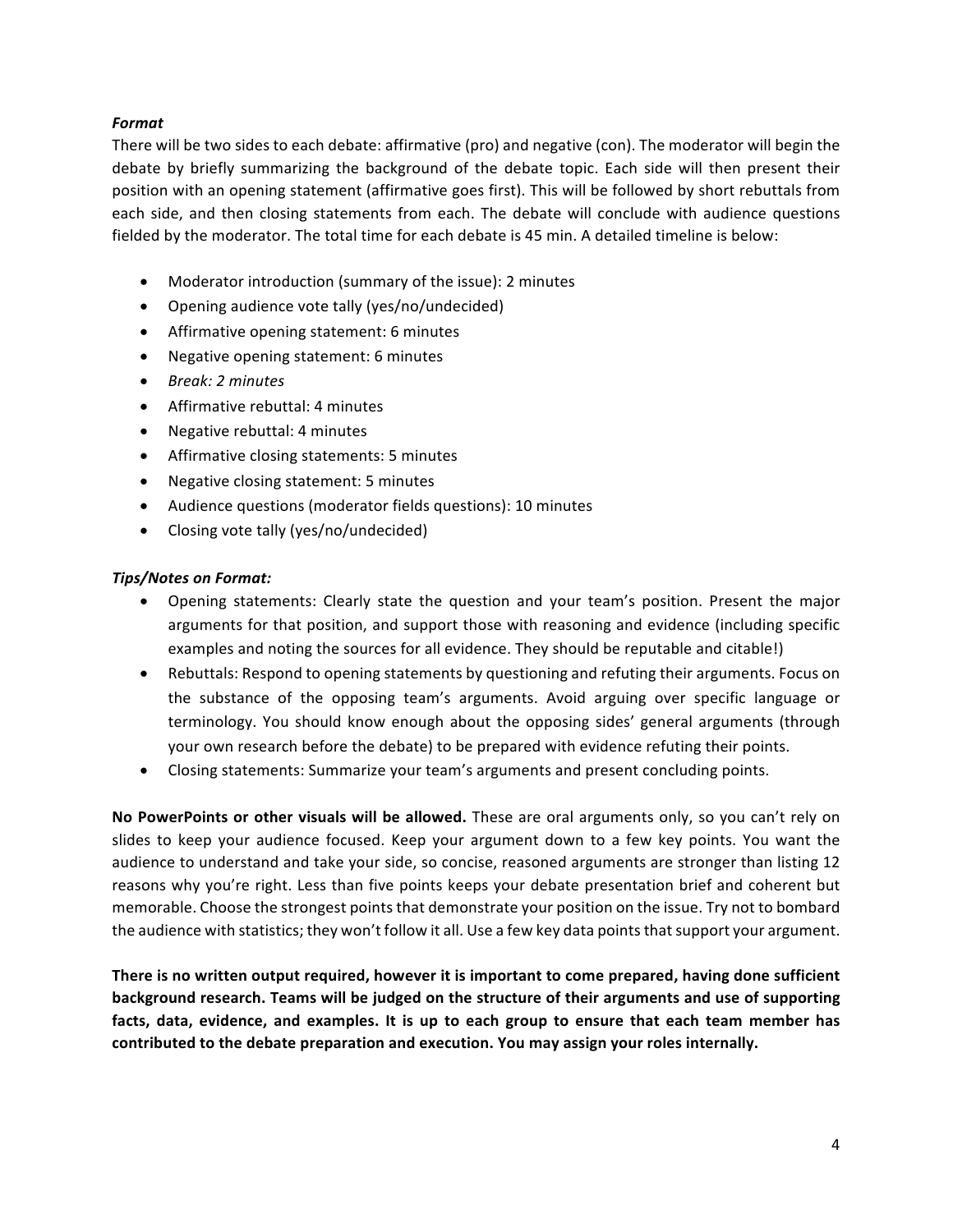# Midterm Abstract and Final Paper:

### *Please note that the final paper is required for all students taking the course for credit.*

- 1 credit students: 4-6 pages, double-spaced
- 3 credit students: 8-10 pages, double-spaced

Both 1 credit and 3 credit students are required to turn in the 1-page abstract for their paper midway through the course (Due: October 23). Abstracts are concise summaries of full papers, but are often requested in advance of the full paper's completion. To do this, include the major topics you will address, describe the problem/purpose of the paper, scope of the work, your thesis, relevant case material, and your expected conclusions. It is not a table of contents, outline, or introduction to the report.

For your final paper, choose a **topic related to the relationship between human and natural systems and develop** policy or management implications using an evidence-based, analytical approach. You are surveying and analyzing a sustainability problem – who, what, why, where, and when – and developing a recommended course of action based on a reasoned analysis, with a scientific basis for your rationale. While many sustainability challenges are global, solutions are place-based, and analyses should consider local and regional impacts. Explicitly state who your audience is in your paper. Select a specific geographic location. Construct your paper with a clear introduction (including thesis statement), body and conclusion. Make sure you clearly introduce the scientific problem you are addressing, and the policy or policies you are analyzing and recommending. Your recommendation should be directed to a particular audience, i.e. non-profit, corporate, government, depending on the issue. (Think about who would implement your recommendation).

Identify the environmental problem that you are seeking to address and explain the scientific basis behind the issue. What's the problem? Why do we care? Who is impacted? Who are the stakeholders? What are possible (technical, scientific, and/or policy) solutions that have been proposed? Depending on the problem, a solution could be specific policy actions or, in some cases, further scientific study. If the latter, articulate what sort of additional scientific research might be needed. If the science is already clear enough to act on, what are the policy options and how do they compare? What are the political realities facing the solution(s)? Consider the budgetary constraints of possible solutions. Are there similar cases to learn from (either from other problems in that location and/or similar sustainability problems in other places)? Make a recommendation based on your analysis of the problem. Assess the overall effectiveness of the policy/management decision you've chosen in addressing the problem it is supposed resolve.

Your paper should include the following elements: (1) thesis statement, (2) relevant background information, including data, case studies and/or prior findings that inform your discussion, (3) your analysis and discussion of the policy implications, including the development of new policies if warranted, and (4) conclusions, recommendations and rationale for any further work. You must support your arguments, key points, and analysis with clear evidence, logic, or theory. This is not an opinion paper or a reflection piece. All sources and evidence must be properly cited and referenced in your paper.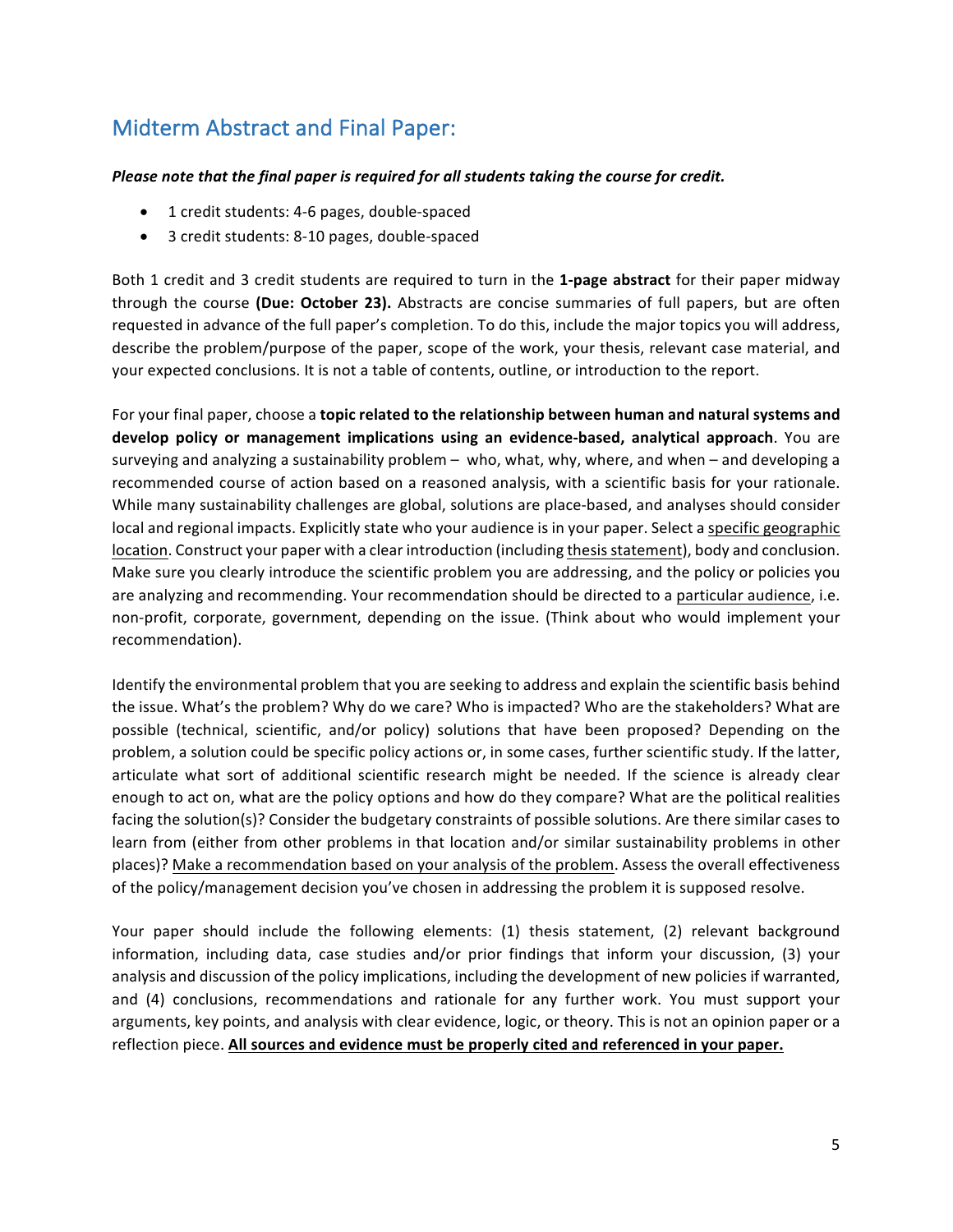**The questions posted below are provided to help guide your analysis; you do not have to provide** answers to all of them. It's recommended that you consider the ones that are most pertinent to your topic and explore those in depth.

### *The sustainability problem:*

- Why is this a critical problem that warrants attention?
- Who is affected by the problem and who was (or is) causing the problem?
- What is the scientific basis for the problem you are trying to solve?
- What is the level of certainty from a scientific perspective about the nature of the problem? Are there areas of scientific uncertainty?
- Is the science settled related to the solution(s)?

### **The institutional setting:**

- Who are the key stakeholders (e.g. political actors, community members, NGOs, activists, businesses, etc.)?
- What are the stakeholders' perspectives and interest in the problem?
- What is the level of legitimacy of this issue within the political arena? Do relevant key political actors care?
- Where is the problem you are analyzing and how does the location impact the relevance of the problem and possible solutions?

#### *The possible solutions:*

- What policy solutions have been proposed, if any? Describe and compare solutions.
- Have such policies, programs, or actions been successful in other cases?
- What factors contributed to that success? What lessons (good or bad) can be drawn from those cases to this situation?
- Do policy solutions involve market-based tools or regulatory functions or both?
- Are other incentives/disincentives involved?
- Are there technological solutions available to address the problem?
- Is more research needed before policy solutions can be considered?
- Who is regulated, and/or who must comply with the policy? How willing are affected stakeholders going to be in complying with the policy tools?
- What are the costs associated with the policy tools?
- Do the organizations who would implementing your recommendation have the capacity to do so? What experience do these organizations have with similar or related policies?

#### *Paper Format:*

- Use Size 12 font, Times New Roman, 1-inch margins all sides, double spaced, with page numbers. Include a title and clear headings if or when appropriate.
- Include an updated abstract (not included in above page limits, but no longer than 1 page). The final abstract summarizes the paper's topic and key findings; it is not an outline in narrative form, nor is it an introduction. It should have its own introduction, problem statement, approach, findings, conclusions, and recommendations. It should emphasis key ideas or results. It is a concise description of your full paper.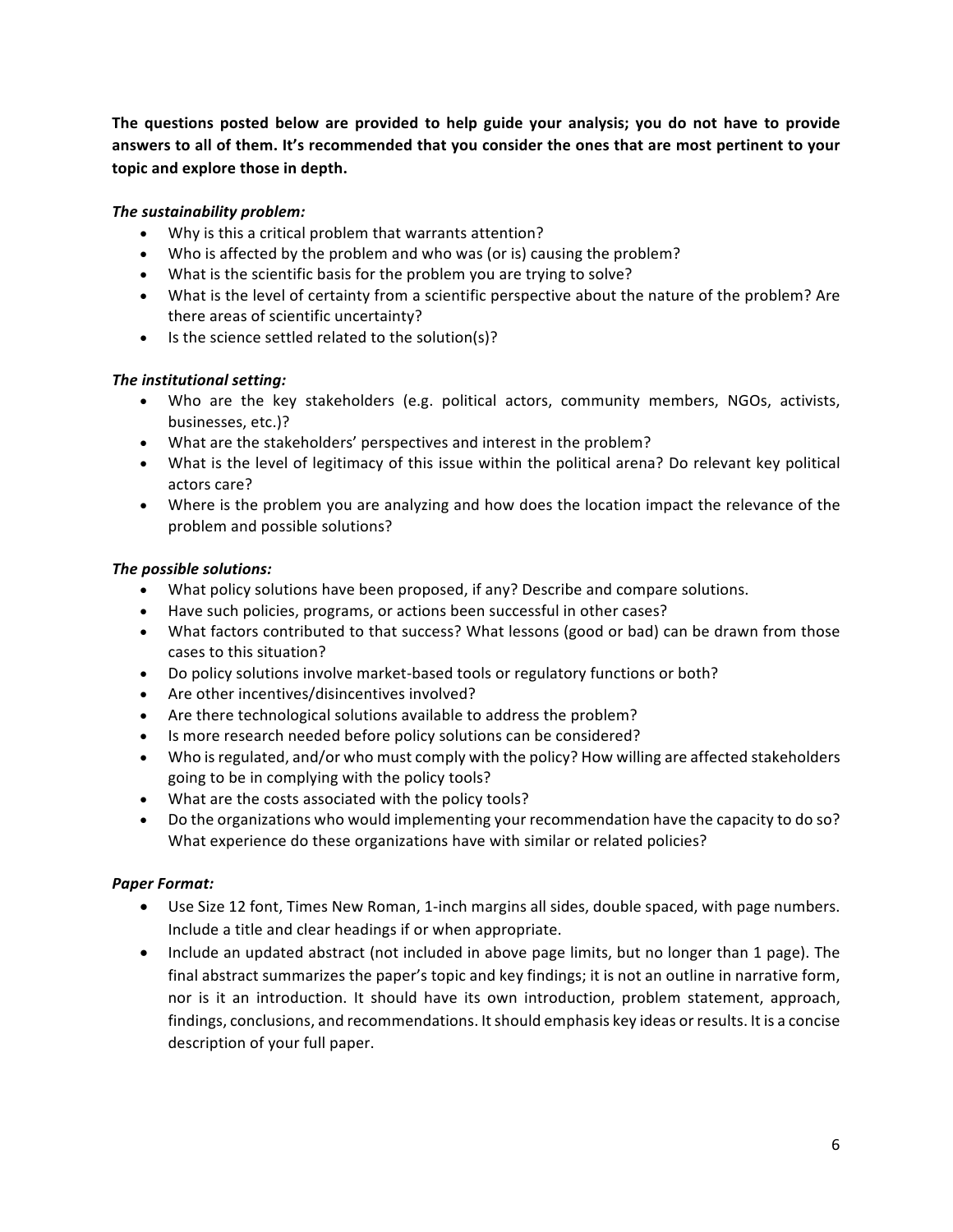- You may include appendices, such as tables, graphs or other supplemental data if it is relevant and clearly discussed and cited in the text of your paper. Appendices will not count towards the page limits.
- All information that is directly quoted must be placed in quotation marks and cited in text. Be sure to *give reference even when you summarize the main idea of something*. Properly refer to any tables or data sources that you use in the text as well as in your bibliography.
- Citations/references must be formatted according to APA style. Here's a good resource: https://owl.purdue.edu/owl/research\_and\_citation/apa\_style/apa\_style\_introduction.html References will not count towards the page limits.
- $\bullet$  Include a minimum of 10 sources.
- Submit your paper on Canvas as a Word document (not a PDF).

If you have any questions about how to structure the paper, or would like feedback on your topic, please reach out to Professor Miller (alisonmiller@ei.columbia.edu), or Alix Schroder (aschroder@ei.columbia.edu).

# About The Farth Institute

Columbia University's Earth Institute is the world's leading academic center for the integrated study of Earth, its environment, and society. The Institute's overarching goal is to help achieve sustainable development primarily by exploring and expanding the knowledge surrounding environmental issues. Through education, scientific research and practical application, the Earth Institute tackles real-world challenges. With 850 scientists, postdoctoral fellows and students working in and across more than 20 Columbia University research centers, the Earth Institute is helping to advance understanding of nine interconnected global issues: climate and society, water, energy, poverty, ecosystems, public health, food and nutrition, hazards and urbanization.

The Earth Institute builds upon excellence in the core disciplines  $-$  earth sciences, biological sciences, engineering sciences, social sciences, and health sciences – and stresses cross-disciplinary approaches to complex problems. Through its research, training, and global partnerships, it mobilizes science and technology to advance sustainable development.

# Columbia University Policies

#### *Academic Integrity*

Columbia University expects its students to act with honesty and propriety at all times and to respect the rights of others. It is fundamental University policy that academic dishonesty in any guise or personal conduct of any sort that disrupts the life of the University or denigrates or endangers members of the University community is unacceptable and will be dealt with severely. It is essential to the academic integrity and vitality of this community that individuals do their own work and properly acknowledge the circumstances, ideas, sources, and assistance upon which that work is based. Academic honesty in class assignments and exams is expected of all students at all times.